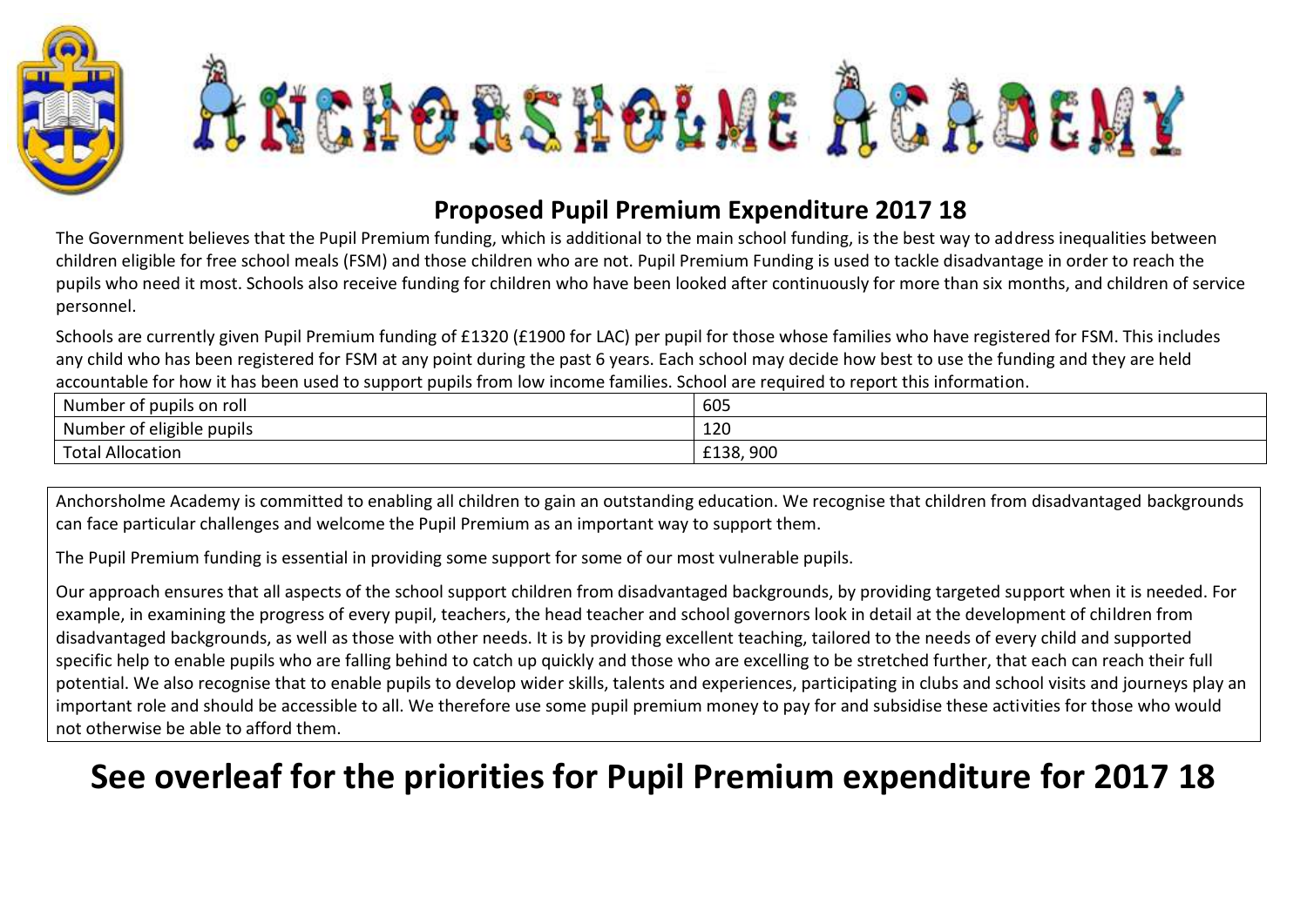## **Pupil Premium expenditure for 2017 18**

**As a result of a detailed review of expenditure for 2016/17, an analysis of the specific needs of our disadvantaged pupils and wider challenges facing our disadvantaged pupils, the following priority areas have been identified for Pupil Premium expenditure for 2017/18**

- **Speech language and communication support (to include pupil support and staff training)**
- **Pastoral support**
- **Social engagement support**
- **Clinical psychology support**
- **Counselling**
- **Support for writing development, phonic development and maths**
- **One to one support to support children with significant needs in accessing curriculum**
- **Academic Support**
- **Raising Aspirations**

| Nature of support 2017/18                                                                                                                                                                                                                                                                                                                                                                                                                                                                                                    | <b>Proposed impact</b>                                                                                                                                                                                                                                                                                                                                                 | Lead<br><b>Practitioner</b>                             | Cost  | <b>Impact Measures</b><br>(To be reviewed half termly)                                                                                                                                                                                       |
|------------------------------------------------------------------------------------------------------------------------------------------------------------------------------------------------------------------------------------------------------------------------------------------------------------------------------------------------------------------------------------------------------------------------------------------------------------------------------------------------------------------------------|------------------------------------------------------------------------------------------------------------------------------------------------------------------------------------------------------------------------------------------------------------------------------------------------------------------------------------------------------------------------|---------------------------------------------------------|-------|----------------------------------------------------------------------------------------------------------------------------------------------------------------------------------------------------------------------------------------------|
| <b>Appointment of Pupil Premium Lead</b><br>Newly appointed AHT with responsibility for PP.<br>Need for specific training in effective use of PP<br>funding and in monitoring and evaluating its<br>impact. Attendance on Pupil Premium Futures<br>training course                                                                                                                                                                                                                                                           | AHT (Pupil Premium lead) will be<br>able to effectively manage, monitor<br>and evaluate spending of the PP<br>funding.                                                                                                                                                                                                                                                 | <b>CL</b>                                               | £250  | Is there an effective system for<br>monitoring and evaluating PP<br>spending?                                                                                                                                                                |
| Speech, Language and Communication Support<br>A number of our pupil premium children have<br>been identified as needing extensive Speech,<br>Language and Communication support.<br>These children will be supported by a Speech<br>and Language therapist and TA staff trained to<br>support speech, language and communication<br>needs.<br>It has also been identified that teaching and<br>support staff need guidance and support in<br>meeting the needs of pupils with speech,<br>language and communication barriers | To enable a number of pupils to<br>access/engage with the curriculum<br>using provided strategies and pre-<br>learning vocabulary. Raising self-<br>esteem and confidence.<br>Development of Comprehension and<br>Expressive language skills.<br>Staff skills and expertise in<br>supporting children with speech,<br>language and communication<br>barriers developed | <b>HS and identified</b><br>S and L TA support<br>staff | £7700 | Are pupils better accessing the<br>curriculum?<br>Do pupils feel more confident and have<br>a higher self esteem in relation to the<br>curriculum?<br>Are staff better prepared to respond to<br>children's speech and language<br>barriers? |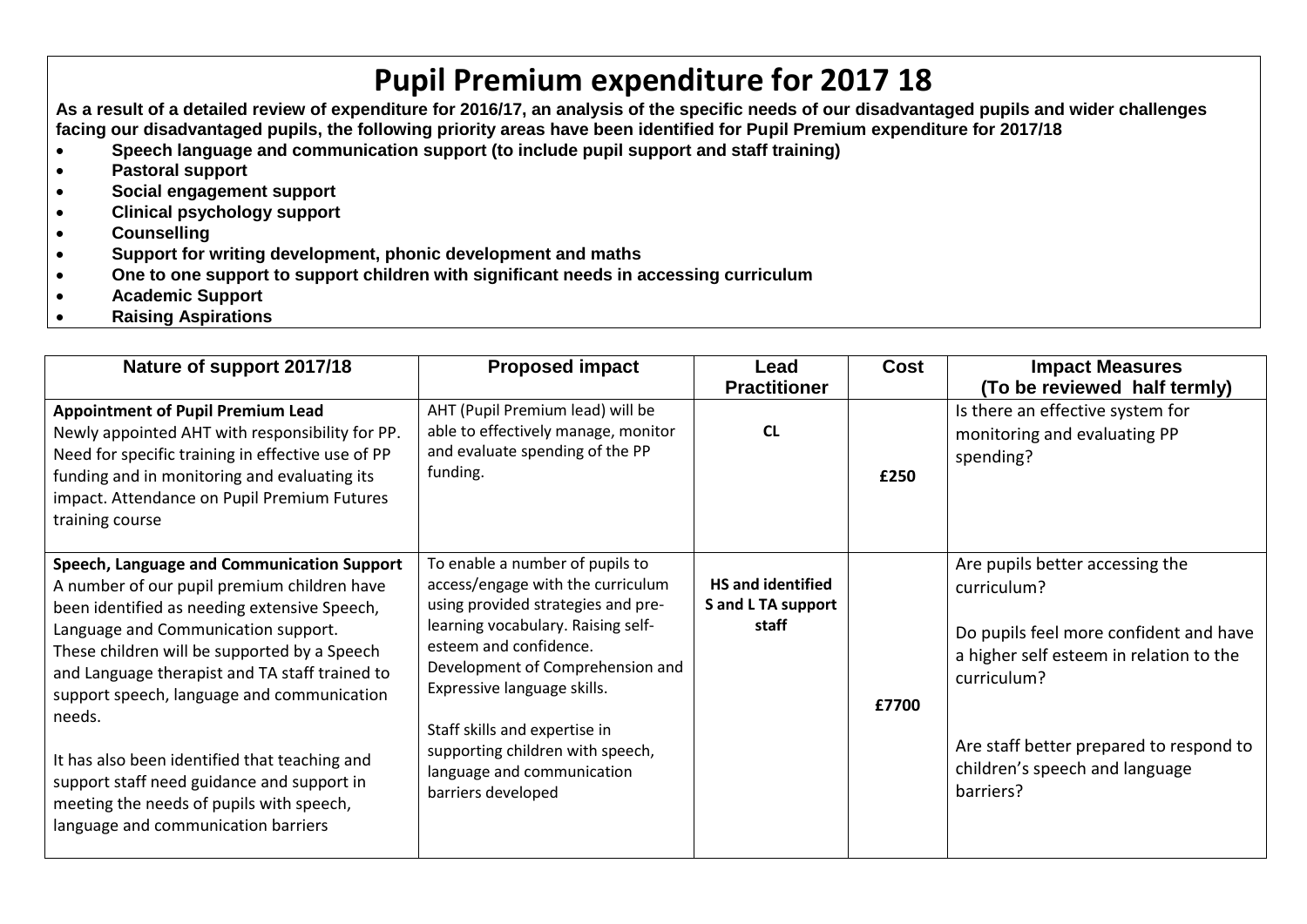| Social Engagement and Enrichment - A number<br>of our disadvantaged pupils are challenged by<br>social barriers. A social engagement worker will<br>be appointed to help to develop children's social<br>skills, self confidence and self esteem through a<br>range of group activities.                                                                                                                              | Pupils social and behavioural needs<br>responded to resulting in reduced<br>barriers to learning and social<br>interaction   | AM/PC                                         | £18,500 | Are pupils developing their self-<br>confidence, motivation, resilience and<br>developing coping strategies, reducing<br>anxieties?<br>Are they developing their skills of social<br>interaction/                                                                                                               |
|-----------------------------------------------------------------------------------------------------------------------------------------------------------------------------------------------------------------------------------------------------------------------------------------------------------------------------------------------------------------------------------------------------------------------|------------------------------------------------------------------------------------------------------------------------------|-----------------------------------------------|---------|-----------------------------------------------------------------------------------------------------------------------------------------------------------------------------------------------------------------------------------------------------------------------------------------------------------------|
| Clinical and Educational Psychology Support - A<br>number of our disadvantaged pupils are<br>challenged by mental health and anger issues.<br>We have secured the services of a Clinical<br>Psychologist and Educational Psychologist to<br>support such pupils                                                                                                                                                       | Pupils emotional needs addressed<br>by skilled practitioners                                                                 | HN and JC                                     | £11,750 | Are pupils emotional needs being<br>addressed?<br>Are they better equipped to meet the<br>challenges of ongoing learning?                                                                                                                                                                                       |
| Counselling support - A number of our<br>disadvantaged pupils have experienced<br>significant trauma in their lives. We continue to<br>secure the services of trained counsellors to<br>support such pupils.                                                                                                                                                                                                          | Pupils who have experienced<br>trauma supported.                                                                             | HE                                            | £13,000 | Do pupils feel supported?<br>Are they better equipped to focus on their<br>learning?                                                                                                                                                                                                                            |
| Pupil Premium Champions - In order to meet<br>some of the wider needs of our disadvantaged<br>Pupil Premium Champions will give direct<br>support and assist in monitoring and tracking<br>their progress. Additional time has also been<br>given to EYFS support staff to carry out the same<br>function in Reception classes. These champions<br>will identify and address pupil needs and track<br>their progress. | To enable children to access the<br>curriculum<br>Develop confidence and life/social<br>skills                               | <b>Identified support</b><br>staff lead by CL | £35,500 | Have children been provided with<br>strategies and skills to enable independent<br>emotional regulation and to confidently<br>access the curriculum?<br>Are pupils demonstrating less reliance on<br>adult support in order to access the<br>curriculum?<br>Are pupils making better than expected<br>progress? |
| Free enrichment club and music tuition places<br>for disadvantaged pupils                                                                                                                                                                                                                                                                                                                                             | Provide opportunities for life<br>experiences and skills to develop<br>confidence that will impact on<br>children's progress | <b>CF</b>                                     | £1,500  | Does access to such opportunities develop<br>skills, develop confidence and impact on<br>pupil progress?                                                                                                                                                                                                        |
| Residential Visits - 50% reduction to the cost of<br>all residential visits                                                                                                                                                                                                                                                                                                                                           | Pupils develop confidence and<br>social and life skills<br>Support families on lower incomes                                 | <b>GRD and Year 5</b><br>and 6 class          | £2,000  | Does such support help to develop pupils'<br>social skills and self confidence.                                                                                                                                                                                                                                 |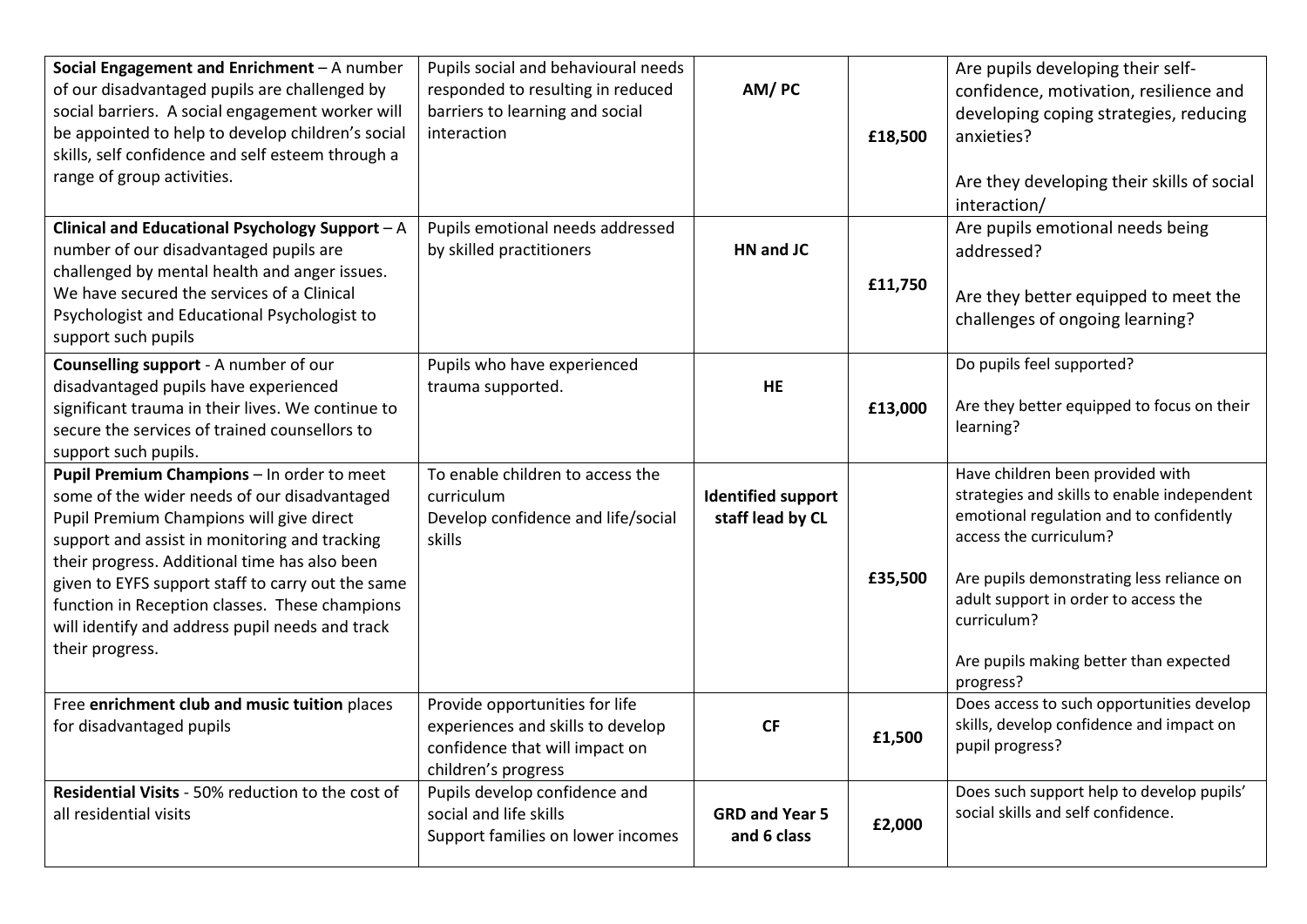|                                                                                                                                                                                                                                                                                                           |                                                                                                                                                                                                                                                                       | teachers                         |         |                                                                                                                                                                                 |
|-----------------------------------------------------------------------------------------------------------------------------------------------------------------------------------------------------------------------------------------------------------------------------------------------------------|-----------------------------------------------------------------------------------------------------------------------------------------------------------------------------------------------------------------------------------------------------------------------|----------------------------------|---------|---------------------------------------------------------------------------------------------------------------------------------------------------------------------------------|
| School Visits and Visitors - Free access to all<br>school trips and visiting experiences. This include<br>all transport costs, all refreshment costs and all<br>entry charges.                                                                                                                            | Enable disadvantaged pupils to<br>participate in school enrichment<br>activities                                                                                                                                                                                      | <b>GRD and class</b><br>teachers | £1800   | Do all disadvantage pupils access these<br>activities?<br>Does it enrich their learning experience<br>and social opportunities?                                                 |
| Staff Training - Reflections on the impact of last<br>years' Pupil Premium have confirmed that there<br>is a need for continued whole staff training in<br>particular around identifying needs and effective<br>target setting for academic gaps                                                          | Staff more able to respond to the<br>individual needs of pupils with<br>additional needs<br>Pupils better able to access the<br>curriculum and at least in line with<br>non pupil premium pupils                                                                      | GRD, A Hu, HN<br>and JC          | £5000   | Are staff better prepared to support<br>disadvantaged pupils?<br>Are disadvantaged pupils making improved<br>progress as a result of this training?                             |
| General Learning Support - We have identified<br>the need to specifically support the learning<br>development of disadvantaged pupils in reading,<br>maths and writing. We will expand our TA team<br>to ensure that all disadvantaged pupils with such<br>needs are provided with targeted intervention. | Pupil Premium children with<br>insufficient social skills and social<br>challenges supported.<br>Pupil Premium children's Social<br>skills and self confidence<br>developed.<br>Pupil Premium children better<br>equipped to cope in a range of<br>social situations. | HT/ AHT                          | £35,000 | Are we able to provide targeted<br>interventions for our disadvantaged pupils<br>to ensure that they make accelerated<br>progress?                                              |
| Specific Year 6 support - Ongoing analysis has<br>demonstrated that we need to offer specific<br>support to disadvantaged pupils in Year 6. This<br>includes specific academic support for closing<br>learning gaps                                                                                       | Year 6 pupils with learning gaps<br>will make accelerated progress in<br>areas of under-performance.                                                                                                                                                                  | LS                               | £3,000  | Are the learning gaps being addressed<br>allowing pupils to make accelerated<br>progress.<br>Are pupils aware of opportunities for them<br>to develop themselves in the future? |
| Raising Aspirations- We have identified that a<br>number of Y5 and 6 pupils have low aspirations<br>for further education and career paths. A lead<br>teacher will develop opportunities for pupils to<br>meet with ambassadors from further education                                                    | UKS2 pupils including those that<br>are disadvantaged will have an<br>insight into a range of careers and<br>the opportunities for further<br>education. This will raise their                                                                                        | HL/CP                            | £1000   | Are pupils able to talk passionately about<br>their aspirations for careers and further<br>education?<br>Are pupils aware of opportunities for them                             |